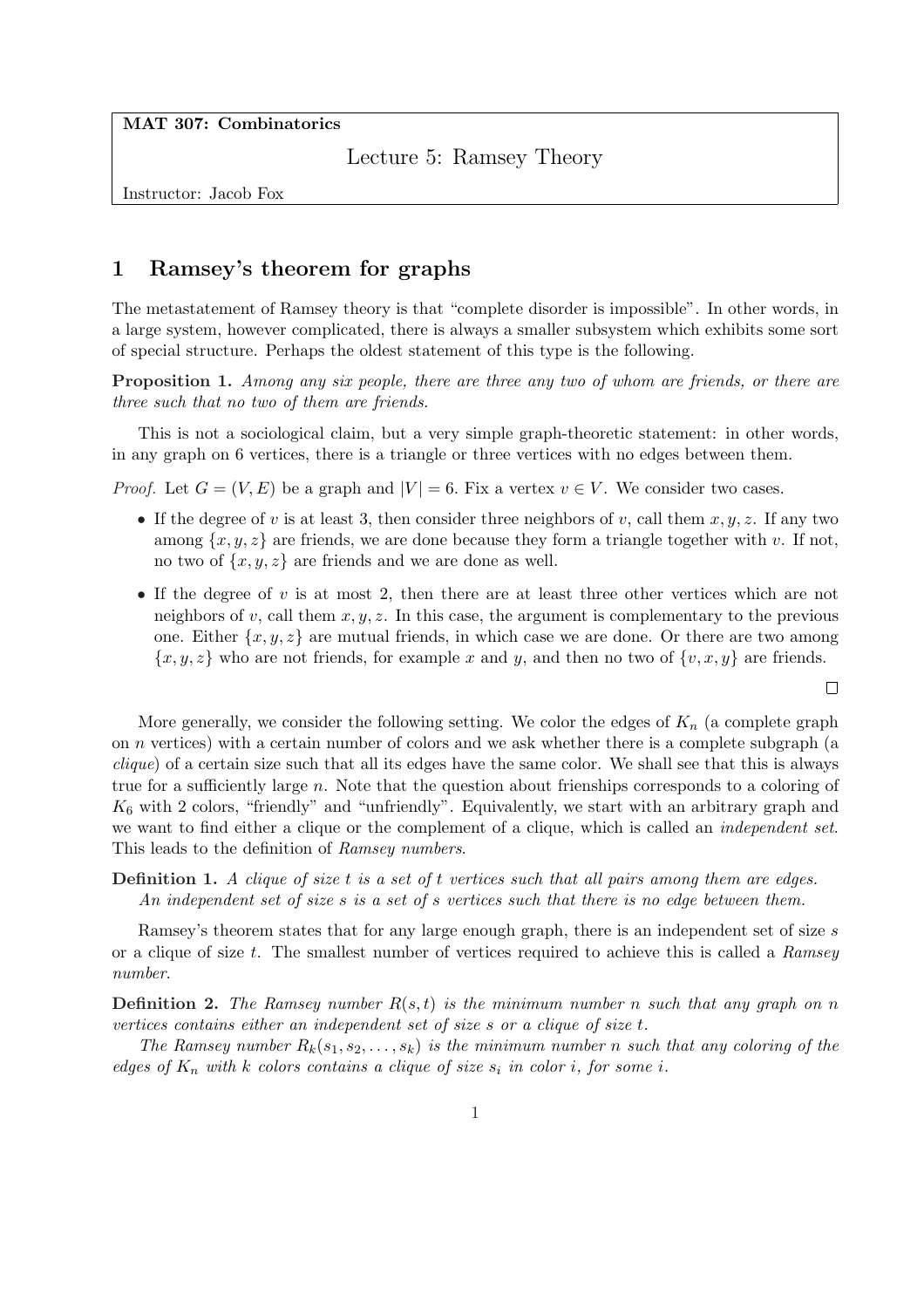Note that it is not clear a priori that Ramsey numbers are finite! Indeed, it could be the case that there is no finite number satisfying the conditions of  $R(s, t)$  for some choice of s, t. However, the following theorem proves that this is not the case and gives an explicit bound on  $R(s, t)$ .

**Theorem 1** (Ramsey's theorem). For any  $s, t \geq 1$ , there is  $R(s,t) < \infty$  such that any graph on  $R(s,t)$  vertices contains either an independent set of size s or a clique of size t. In particular,

$$
R(s,t) \le \binom{s+t-2}{s-1}.
$$

We remark that the bound given here is stronger than Ramsey's original bound.

*Proof.* We show that  $R(s, t) \leq R(s - 1, t) + R(s, t - 1)$ . To see this, let  $n = R(s - 1, t) + R(s, t - 1)$ and consider any graph G on n vertices. Fix a vertex  $v \in V$ . We consider two cases:

- There are at least  $R(s, t-1)$  edges incident with v. Then we apply induction on the neighbors of  $v$ , which implies that either they contain an independent set of size  $s$ , or a clique of size  $t-1$ . In the second case, we can extend the clique by adding v, and hence G contains either an independent set of size s or a clique of size t.
- There are at least  $R(s-1,t)$  non-neighbors of v. Then we apply induction to the nonneighbors of v and we get either an independent set of size  $s - 1$ , or a clique of size t. Again, the independent set can be extended by adding  $v$  and hence we are done.

Given that  $R(s,t) \leq R(s-1,t) + R(s,t-1)$ , it follows by induction that these Ramsey numbers are finite. Moreover, we get an explicit bound. First,  $R(s,t) \leq \binom{s+t-2}{s-1}$  $\binom{+t-2}{s-1}$  holds for the base cases where  $s = 1$  or  $t = 1$  since every graph contains a clique or an independent set of size 1. The inductive step is as follows:

$$
R(s,t) \le R(s-1,t) + R(s,t-1) \le \binom{s+t-3}{s-2} + \binom{s+t-3}{s-1} = \binom{s+t-2}{s-1}
$$

 $\Box$ 

by a standard identity for binomial coefficients.

For a larger number of colors, we get a similar statement.

**Theorem 2.** For any  $s_1, \ldots, s_k \geq 1$ , there is  $R_k(s_1, \ldots, s_k) < \infty$  such that for any k-coloring of the edges of  $K_n, n \geq R_k(s_1, \ldots, s_k)$ , there is a clique of size  $s_i$  in some color i.

We only sketch the proof here. Let us assume for simplicity that  $k \geq 4$  is even. We show that

$$
R_k(s_1, s_2, \ldots, s_k) \leq R_{k/2}(R(s_1, s_2), R(s_3, s_4), \ldots, R(s_{k-1}, s_k)).
$$

To prove this, let  $n = R_{k/2}(R(s_1, s_2), R(s_3, s_4), \ldots, R(s_{k-1}, s_k))$  and consider any k-coloring of the edges of  $K_n$ . We pair up the colors:  $\{1, 2\}, \{3, 4\}, \{5, 6\},$  etc. By the definition of n, there exists a subset S of  $R(s_{2i-1}, s_{2i})$  vertices such that all edges on S use only colors  $2i-1$  and  $2i$ . By applying Ramsey's theorem once again to S, there is either a clique of size  $s_{2i-1}$  in color  $2i-1$ , or a clique of size  $s_{2i}$  in color  $2i$ .